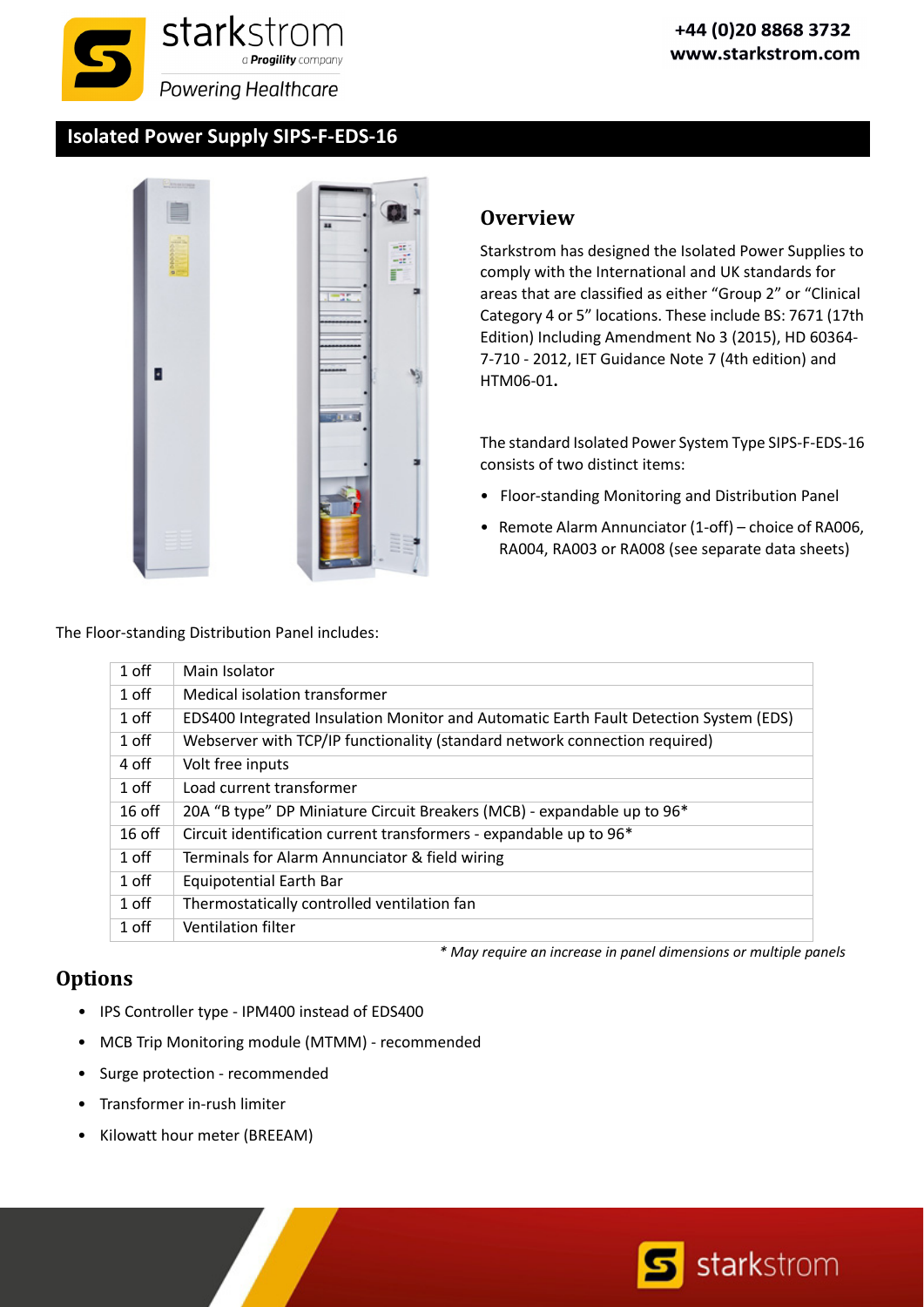# **Medical Isolation Transformer**

Starkstrom transformers are manufactured in accordance with IEC 61558‐2‐15 edition 2, with the following additions:

- The leakage current of the output winding to earth does not exceed 0.5 mA.
- Single‐phase transformers are only available with a rated output of between 0.5 kVA and 10 kVA inclusive.
- The medical isolation transformers are installed into the IPS panels at the manufacturer's facility. The IPS system is then tested, shipped, installed and commissioned as a complete system without any subsequent transformer removal and re‐installation.

### **Heat Losses per Transformer**

Starkstrom has invested in a range of transformers that are more efficient over their entire working range, and especially in the 0‐50% loading area where the majority of the transformers operating life are spent.

Starkstrom transformers can generate energy savings of up to 63% compared to other suppliers of medical isolated transformers (see 10KVA comparison graph). This has the benefits of reducing direct energy costs and reducing the cost of removing the excess heat.



10kVA Transformer: Heat Loss Comparison

| <b>SIZE</b>   | <b>NO LOAD HEAT LOSSES</b> | <b>FULL LOAD HEAT LOSSES</b> | <b>EFFICIENCY</b> |
|---------------|----------------------------|------------------------------|-------------------|
| 4 kVA         | 37W                        | 146W                         | 96%               |
| 6.3 kVA       | 53W                        | 254W                         | 96%               |
| 8 kVA         | 50W                        | 270W                         | 97%               |
| <b>10 kVA</b> | 56W                        | 345W                         | 97%               |

Starkstrom medical isolation transformers have been engineered to give a maximum of 8 times "in rush". We would suggest considering the following MCB's to allow adequate circuit protection. However, this must be confirmed with your project electrical designer.

- 4kVA Transformer 25 Amp 'C' Curve
- 6.3kVA Transformer 40 Amp 'C' Curve
- 8kVA Transformer 50 Amp 'C' Curve
- 10kVA Transformer 50 Amp 'D' Curve

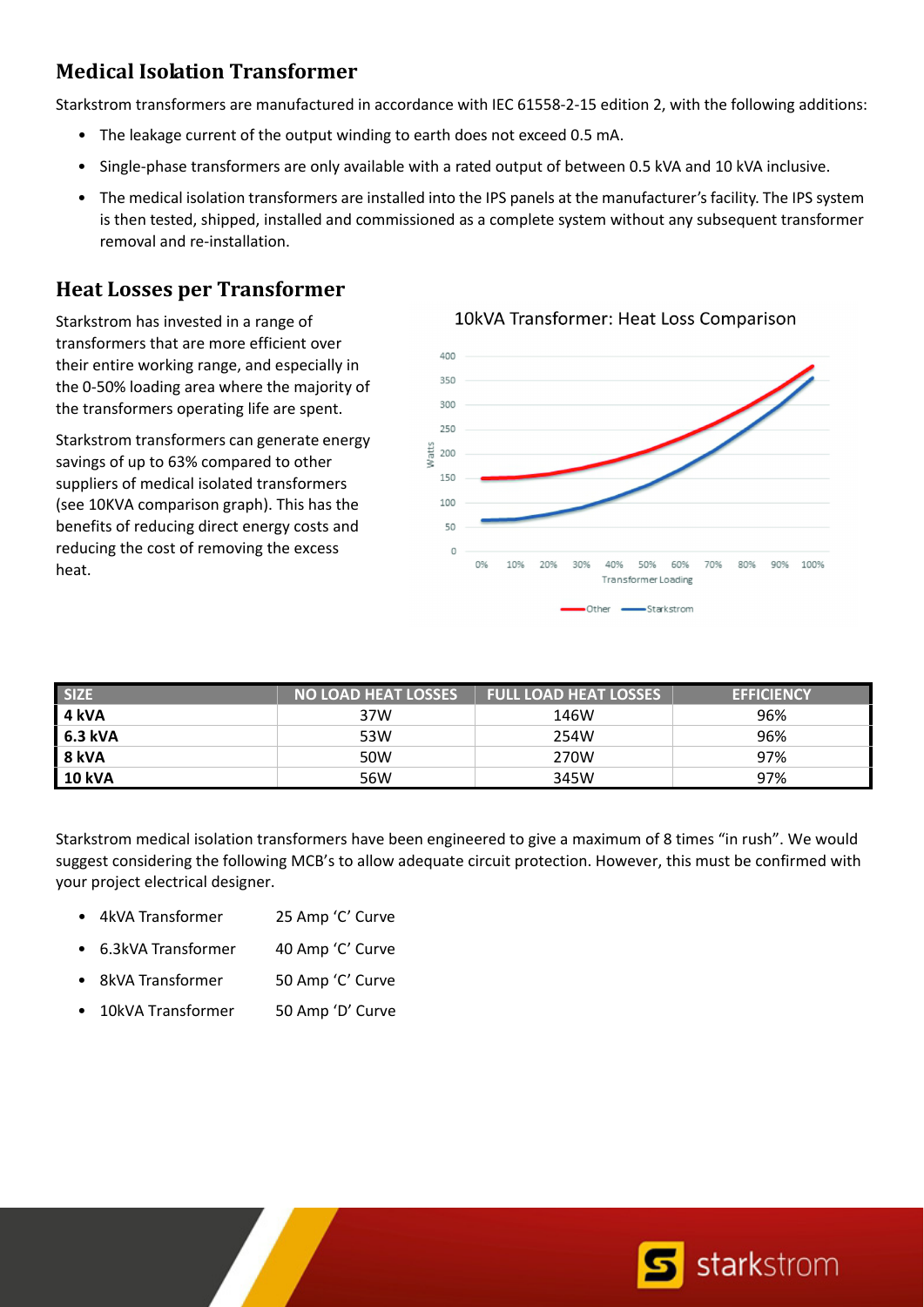

**Isolated Power Supply SIPS‐F‐EDS‐16**

## **Insulation Monitor and Earth‐Fault Detection System**

Each IPS is fitted with a single integrated insulation monitor and Earth‐Fault Detection System (EDS) unit. This has an embedded LCD display screen (minimum 2 lines of 15 characters) and can be navigated using 4 separate HMI buttons. The fascia is protected against accidental operation and physical damage using an integral clear top hinged Perspex cover.

The unit provides a continuous readout of insulation levels (displayed in kΩ) and transformer load (displayed in VA). It has a pulsing green LED to indicate a working system and a red LED to indicate a fault is present. Each unit has a



minimum of 4 digital inputs to accept, monitor and display signals from remote equipment e.g. UPS alarms.

The unit complies with both IEC 61557‐8 and IEC 61557‐9 with the following specific requirements:

- The AC internal impedance will be at least 100kΩ
- The test voltage will not be greater than 25V DC
- The injected current, even under fault conditions, will not be greater than 1mA peak
- Indication will take place at the latest when the insulation resistance has decreased to 50kΩ
- A test device will be provided
- Indication is required if the earth or wiring connection is lost

### **Installation Requirements**

#### **Earthing**

An earth conductor of a minimum 4 or  $6mm^2$  is required to connect all earth potentials to the main earth reference bar. Site specific calculations must be carried out to determine the cable specification. The maximum permissible resistance of the earth conductor between any given socket or extraneous metalwork and the EBB / ERB (Equipotential Bonding Busbar / Earth Reference Bar) shall not exceed 0.1Ω.

#### **Wiring and Sockets**

For IPS circuits, both conductors should be coloured brown and identified as L1 and L2. In composite cables, conductors can be sleeved brown. This applies to conductors in the field as well as within the IPS panel. All socket outlets should be wired in a radial fashion from the IPS panel, such that each bed or patient area issupplied by at least two circuits.

Blue Starkstrom double pole, unswitched, clean earth sockets, engraved in white lettering 'Medical equipment only' are recommended for all IPS socket outlets.

#### **Commissioning**

All field wiring should be fully proven, tested (to the relevant standards) and documented by the contractor. The contractor shall then employ the equipment supplier to commission the IPS system to the requirements of HD60364‐ 7‐710, HTM06‐01, BS7671:2008 (including Amendment No 3: 2015).